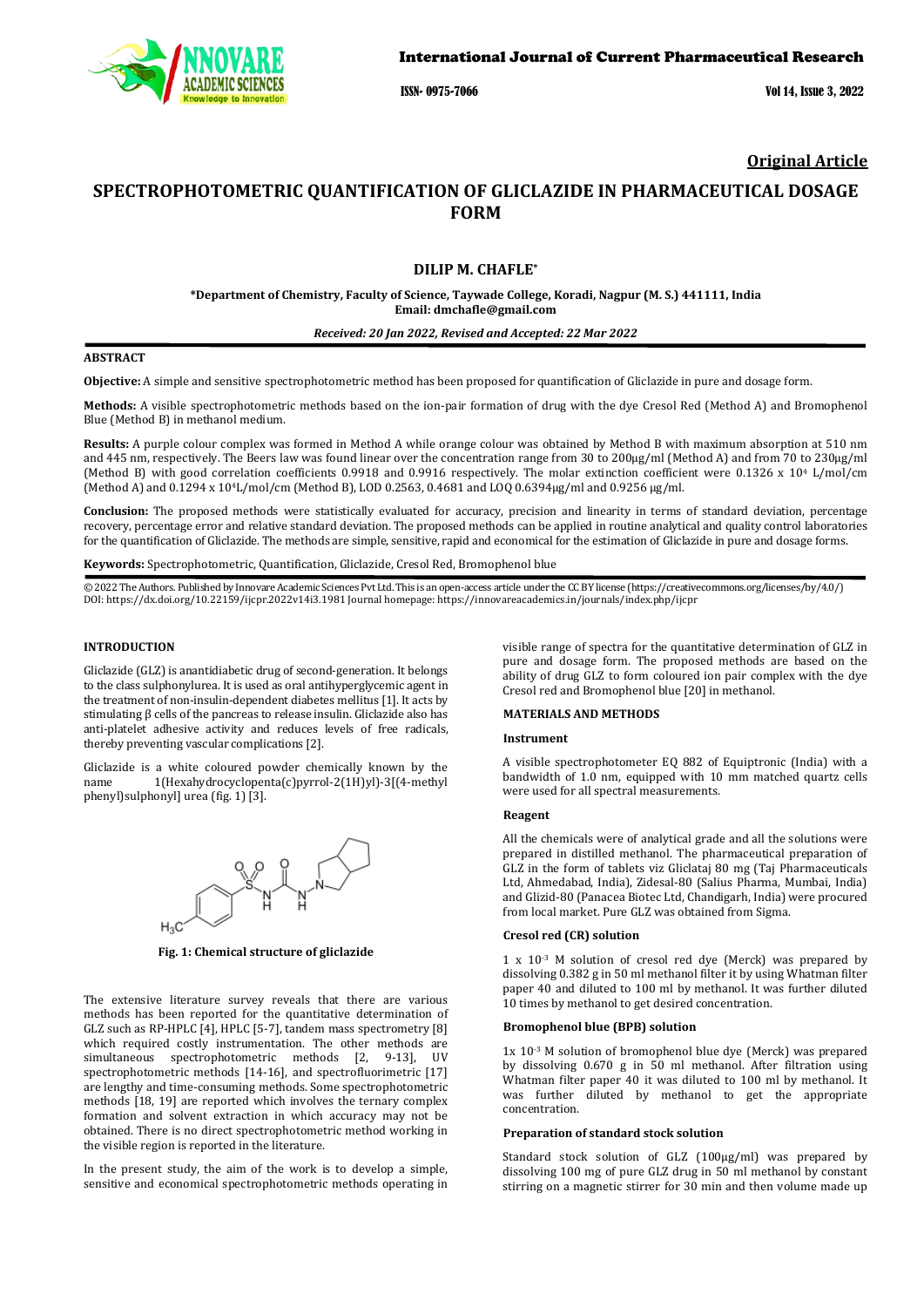to 100 ml by methanol. This solution was further used to get working standard solution of the appropriate concentration.

## **Preparation of sample solution**

Twenty tablets of (Gliclataj 80 mg, Zidesal-80, Glizid-80) were weighed and pulverized. An amount equivalent to 100 mg of pure drug was weighed accurately. The powder sample was transferred to 100 ml volumetric flask and 50 ml methanol was added. The solution was stirred constantly for 30 min on magnetic stirrer. After filtering the solution using Whatman filter paper number 40, the volume was made up to 100 ml by methanol. This solution was further used to get a solution of the appropriate concentration.

#### **General recommended procedure**

**Method A**-An aliquot ranging from 0.1 to 2.5 ml of working standard solution of GLZ was transferred into a series of 10 ml volumetric flasks. A volume of 2.5 ml of CR solution was added. The flasks were kept at room temperature for 10 min and then 5 ml chloroform was added. Finally, the volume was made to 10 ml by methanol. Similarly, blank was prepared without a drug. The resulted purplecolored solution was scanned for absorbance from 400 to 800 nm on

Equiptronic EQ 882 spectrophotometer against a reagent blank (methanol). A standard calibration curve was prepared by plotting absorbance against the concentration of GLZ (fig. 2). Similarly, sample solutions were analyzed. The concentration of GLZin sample solution was determined from the calibration curve.

**Method B**-Similar method was used as discussed above for method-A using BPB solution instead of CR solution. Anorange color was obtained in method B. A standard calibration graph was obtained for Method B (fig. 3).

## **RESULTS**

## **Maximum wavelength of absorption (λmax)**

An aliquot of 2.5 ml of working standard solution of GLZ and 2.5 ml of CR solution was transferred in 10 ml flask. The reaction mixture was kept for 10 min at room temperature and 5.0 ml Chloroform was added. The volume was made up to the mark by methanol. Similarly, blank was prepared without a drug. The resulted purple-colored solution was scanned over a visible range of spectrum on Equiptronic EQ 882 spectrophotometer against blank (fig. 4). In a similar way the maximum wavelength of absorption was determined using BPB solution (fig. 5).



**Fig. 2: Beer's calibration plot for GLZ-CR complex**



**Fig. 3: Beer's calibration plot for GLZ-BPB complex**



**Fig. 4: Absorption spectra of GLZ-CR complex**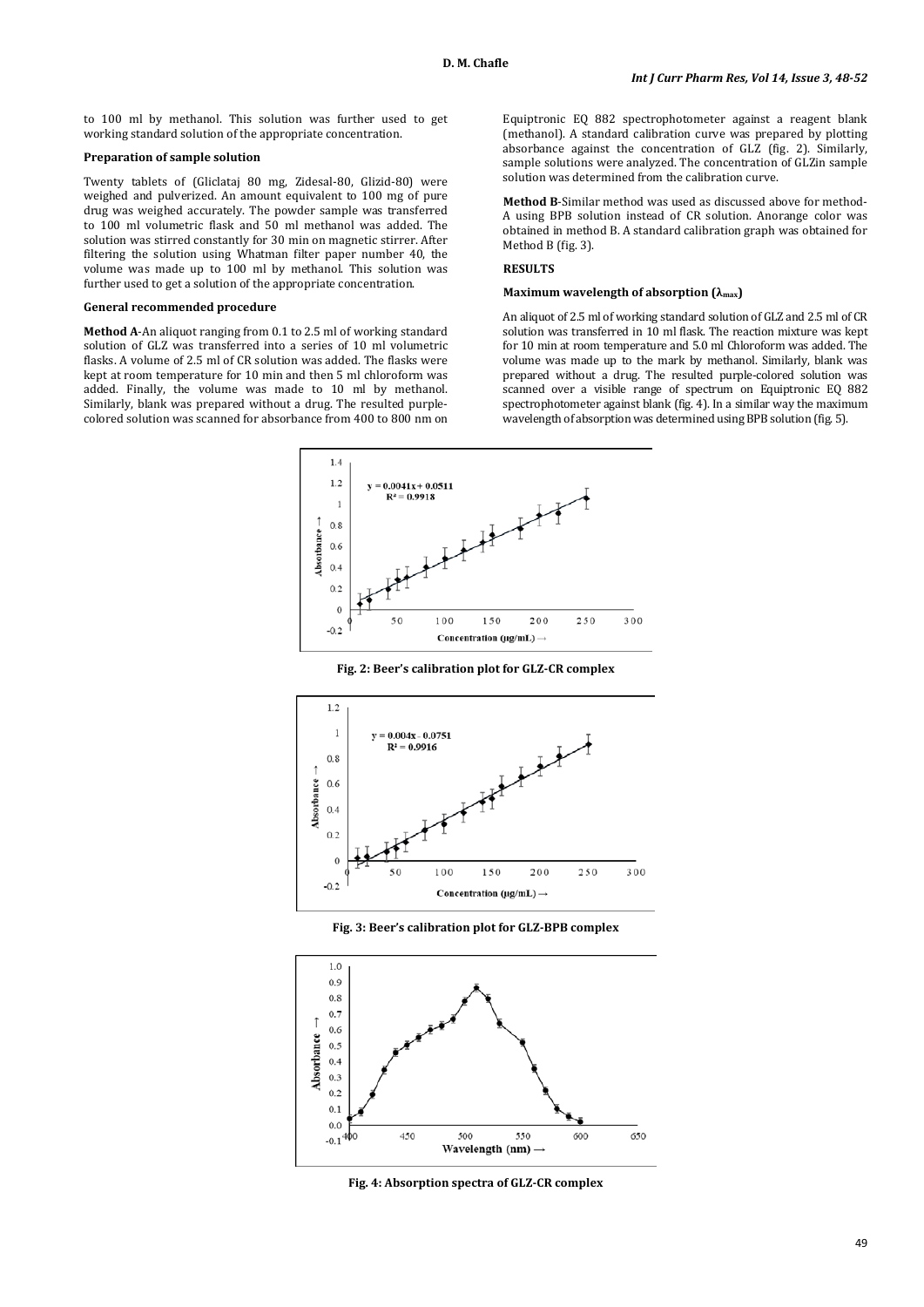

**Fig. 5: Absorption spectra of GLZ-BPB complex**

### **Linearity**

A standard calibration curve was constructed by plotting the absorbance against the concentration of GLZ. The statistical parameters were given in the regression equation calculated from the calibration curve  $y = a+mx$ , where y is the absorbance, x is a concentration of GLZ in µg/ml, m is slope and a is the intercept on yaxis. The linearity was calculated by the least square regression method. The linearity of the calibration graph was proved by high value of correlation coefficient (R2) and small value of the y-intercept of the regression equation. The linearity range of the calibration curve was found to be limiting in the range for Method-A from 30 to 200 µg/ml and for Method-B from 70 to 230 µg/ml concentration of GLZ. The molar absorptivity and Sandel's sensitivity of the resulting color complex was calculated and found to befor Method-A0.1326 x 104 L/mol/cmand0.2102µg/cm<sup>2</sup>and for Method-B 0.1294x 10<sup>4</sup> L/mol/cm and 0.3709µg/cm2 (table 1).

| Table 1: The spectral characteristics of proposed methods |  |  |
|-----------------------------------------------------------|--|--|
|-----------------------------------------------------------|--|--|

| <b>Parameters</b>                                            | <b>Method A</b> | <b>Method B</b> |  |
|--------------------------------------------------------------|-----------------|-----------------|--|
| Maximum Wavelength of Absorbance $\lambda_{\text{max}}$ (nm) | 510             | 445             |  |
| Color of the complex                                         | Purple          | Orange          |  |
| Beer's law limit $\lceil \mu g/m \rceil$                     | $30 - 200$      | 70-230          |  |
| Molar Absorptivity ( $L/mol/cm$ ) x $104$                    | 0.1326          | 0.1294          |  |
| Sandel's Sensitivity $\mu$ g/cm <sup>2</sup> )               | 0.2102          | 0.3709          |  |
| Regression Equation*                                         |                 |                 |  |
| Intercept $(a)$                                              | 0.0511          | $-0.0751$       |  |
| Slope $(m)$                                                  | 0.0041          | 0.0040          |  |
| Regression Coefficient (R <sup>2</sup> )                     | 0.9918          | 0.9916          |  |

 $*_{V}$  = a+mx, where x is the concentration of GLZ in  $\mu$ g/ml, y is the absorbance units

| Table 2: The accuracy data for recovery study of GLZ by proposed methods (A and B) |  |  |
|------------------------------------------------------------------------------------|--|--|
|                                                                                    |  |  |

| Method | <b>Amount of tablet</b><br>powder (mg) | Amount of pure drug added (mg) | <b>Amount found</b> | $SD*$  | % Recovery | <b>RSD</b> |
|--------|----------------------------------------|--------------------------------|---------------------|--------|------------|------------|
| A      | 80                                     | 20                             | 99.85               | ±0.074 | 99.85      | 0.074      |
|        | 80                                     | 40                             | 119.49              | ±0.097 | 99.56      | 0.081      |
|        | 80                                     | 60                             | 139.37              | ±0.135 | 99.55      | 0.097      |
| B      | 80                                     | 20                             | 99.78               | ±0.056 | 99.78      | 0.056      |
|        | 80                                     | 40                             | 119.59              | ±0.082 | 99.66      | 0.069      |
|        | 80                                     | 60                             | 138.41              | ±0.147 | 98.86      | 0.106      |

\*For five determinations, SD–Standard Deviation, RSD–Relative Standard Deviation

### **Accuracy**

The accuracy of the proposed methods was checked by carrying recovery study by applying the standard addition method. A known amount of standard GLZ (25, 50 and 75%) was added to the preanalyzed samples. The recovery studies were caried at each level for five determinations (table 2).

#### **Precision**

The intra-day precision was determined by repeating the experiment three times in a day and inter-day precision was checked by carrying the same experiment on three consecutive days using proposed methods. The solutions containing 80, 100 and 120 µg/ml of GLZ were subjected to the proposed methods of analysis. The recoveries of the drug obtained were noted as shown in table 3.

### **LOD and LOQ**

Limit of detection (LOD) and limit of quantification (LOQ) were calculated based on the standard deviation of the analytical response and the slope of the calibration curve using the equations  $LOD = 3.3$ σ/S and LOQ = 10 σ/S, where σ is the SD of the response and S is the slope of the calibration curve and the LOD, LOQ values are shown in table 3.

#### **Application to a pharmaceutical preparation**

The proposed methods have been successfully applied for the determination of GLZ in pharmaceutical preparations. A suitable aliquots of sample solutions of Gliclataj 80, Zidesal-80, Glizid-80 tablets were taken in linearity range and similarly treated as described in the general recommended procedure. The recovery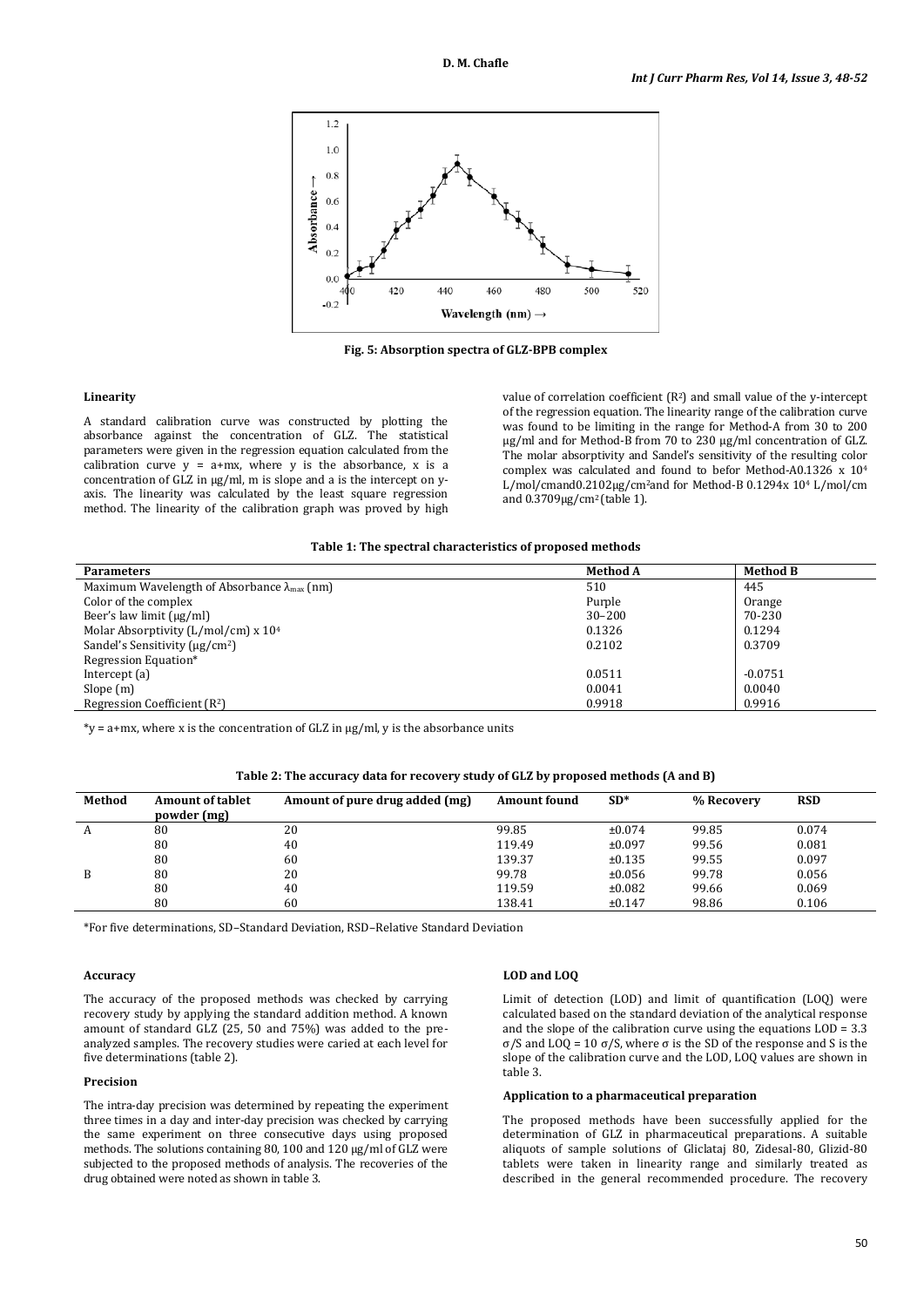study for five replicate determinations for label claim of the drug were tested by proposed methods in the samples. The percentage recovery of the drug in the sample was up to 99.80 %, the percentage error ranging from 0.199 to 1.282, the standard deviation (SD) was between±0.3946 and±0.9487 and relative standard deviation (RSD) was from 0.49 to 1.20 (table 4). It shows that the proposed method has good applicability. The result of the estimation of the drug in the sample was found to be in good agreement with label claim which indicates the absence of interference of excipients.

#### **Table 3: The precision data of the proposed methods (A and B)**

| <b>Parameters</b>                               | <b>Method A</b> | <b>Method B</b> |  |
|-------------------------------------------------|-----------------|-----------------|--|
| Limit of detection $\frac{\text{u}g}{\text{m}}$ | 0.2563          | 0.4681          |  |
| Limit of quantification                         | 0.6394          | 0.9256          |  |
| Intra-day precision $(\%$ RSD <sup>*</sup> )    | 0.1875          | 0.1579          |  |
|                                                 | 0.2248          | 0.2573          |  |
|                                                 | 0.2764          | 0.2358          |  |
| Inter-day precision $(\%$ RSD <sup>*</sup> )    | 0.2846          | 0.2643          |  |
|                                                 | 0.3187          | 0.3284          |  |
|                                                 | 0.3581          | 0.3952          |  |

\*For n = 3 determinations

#### **Table 4: Quantification of GLZ in dosage form**

| Tablet       | Make           | Labeled claim (mg) | Amount found (mg) | Recovery % | Error % | $SD^*$  | $RSD^*$ |
|--------------|----------------|--------------------|-------------------|------------|---------|---------|---------|
| Gliclataj 80 | Tai Pharma     | 80                 | 79.258            | 99.073     | 0.927   | ±0.4872 | 0.6147  |
| Zidesal-80   | Salius Pharma  | 80                 | 79.841            | 99.801     | 0.199   | ±0.3946 | 0.4942  |
| Glizid-80    | Panacea Biotec | 80                 | 78.974            | 98.718     | 1.282   | ±0.9487 | 1.2013  |

\*For five determinations, SD–Standard Deviation, RSD–Relative Standard Deviation

#### **DISCUSSION**

CR and BPB are anionic dyes can form ion pair complex with the positively charged nitrogen-containing molecule of Gliclazide. The colour of the ion-pair complex is due to the opening of the lactoid ring and subsequent formation of quinoid group. Gliclazide in presence of a proton donor such as methanol form positively charge protonated Gliclazide. It forms purple and orange coloured ion-pair complexes with anionic form of Cresol red and Bromophenol blue, respectively. The reaction scheme is as shown below.

$$
GLZ^{+} + CR^{-} \xrightarrow{Method} [GLZ^{+} - CR^{-}]
$$
  

$$
GLZ^{+} + BPB^{-} \xrightarrow{Method} [GLZ^{+} - BPB^{-}]
$$

The resultant purple and orange color complex were shows a maximum wavelength of absorbance  $(\lambda_{\text{max}})$  at 510 and 445 nm in visible spectrum. This colored complex formed was stable for more than 24 h.

### **CONCLUSION**

This article describes the application of simple visible spectrophotometric technique by using ion pair complex formation reaction between drug and dye for the quantification of GLZ in bulk and tablet dosage form. The proposed method is simple, sensitive with reasonable precision and accuracy in the visible range. It is further found that the percentage recovery is good enough so that the proposed method is free from excipient interference. It is applicable to detect GLZ even at very low concentration level. Therefore, the proposed method can be recommended for the routine estimation of Gliclazide in bulk as well as pharmaceutical preparations.

## **ACKNOWLEDGEMENT**

The author is thankful to the Principal of Taywade College, Koradi for providing an infrastructural facility to carry the research work.

### **FUNDING**

Nil

#### **AUTHOR CONTRIBUTION**

The author Dr. Dilip M. Chafle has himself generated the idea and carry out the experiment. He interpreted the data and draft the manuscript. He has also checked spelling, and plagiarism and finally submitted the manuscript.

## **CONFLICTS OF INTERESTS**

Declared none

## **REFERENCES**

- 1. Indian Pharmacopoeia. Vol. 2. New Delhi: Government of India, Ministry of Health and Welfare; 2010. p. 1416-17.
- 2. Usharani N, Keerthana K, Sarika M. Development and validation of a novel UV-derivative spectroscopic method for estimation of gliclazide tablets. World J Pharm Res. 2015;4(11):1564-72.
- 3. Merck. Index. An encyclopaedia of chemical drugs and BioLogicals. 12th. ed. Vol. 9811; 1996.
- 4. Ravi Kumar BVV. A RP-HPLC method development and validation for the estimation of gliclazide in bulk and pharmaceutical dosage forms. J Appl Pharm Sci. 2013;3(4):59-62.
- 5. Baghel US, Shrivastava B, Kumar D, Tiwari AP. Gradient HPLC method development and validation for simultaneous estimation of rosiglitazone and gliclazide. Asian Pac J Trop Dis. 2012;2:S756-60. doi[: 10.1016/S2222-1808\(12\)60259-X.](https://doi.org/10.1016/S2222-1808(12)60259-X)
- 6. Rouini MR, Mohajer A, Tahami MH. A simple and sensitive HPLC method for determination of gliclazide in human serum. J Chromatogr B Anal Technol Biomed Life Sci. 2003;785(2):383- 6. doi[: 10.1016/s1570-0232\(02\)00951-0,](https://doi.org/10.1016/s1570-0232(02)00951-0) PMI[D 12554153.](https://www.ncbi.nlm.nih.gov/pubmed/12554153)
- 7. AbuRuz S, Millership J, McElnay J. The development and validation of liquid chromatography method for the simultaneous determination of metformin and glipizide, gliclazide, glibenclamide or glimperide in plasma. J Chromatogr B Analyt Technol Biomed Life Sci. 2005;817(2):277-86. doi: [10.1016/j.jchromb.2004.12.018,](https://doi.org/10.1016/j.jchromb.2004.12.018) PMID [15686996.](https://www.ncbi.nlm.nih.gov/pubmed/15686996)
- 8. Agrawal YK, Gogoi PJ, Manna K, Bhatt HG, Jain VK. A supercritical fluid chromatography/tandem mass spectrometry method for the simultaneous quantification of metformin and gliclazide in human plasma. Indian J Pharm Sci. 2010;72(1):50- 7. doi[: 10.4103/0250-474X.62231,](https://doi.org/10.4103/0250-474X.62231) PMI[D 20582190.](https://www.ncbi.nlm.nih.gov/pubmed/20582190)
- 9. Loni AB, Ghante MR, Sawant SD. Simultaneous UV spectrophotometric method for estimation of gliclazide and metformin hydrochloride in tablet dosage form. Pharm Chem. 2012;4(3):854-9.<br>Moitra K. M
- 10. Moitra K, Murthy PN, Mishra US. Simultaneous spectrophotometric analysis of rosiglitazone maleate and